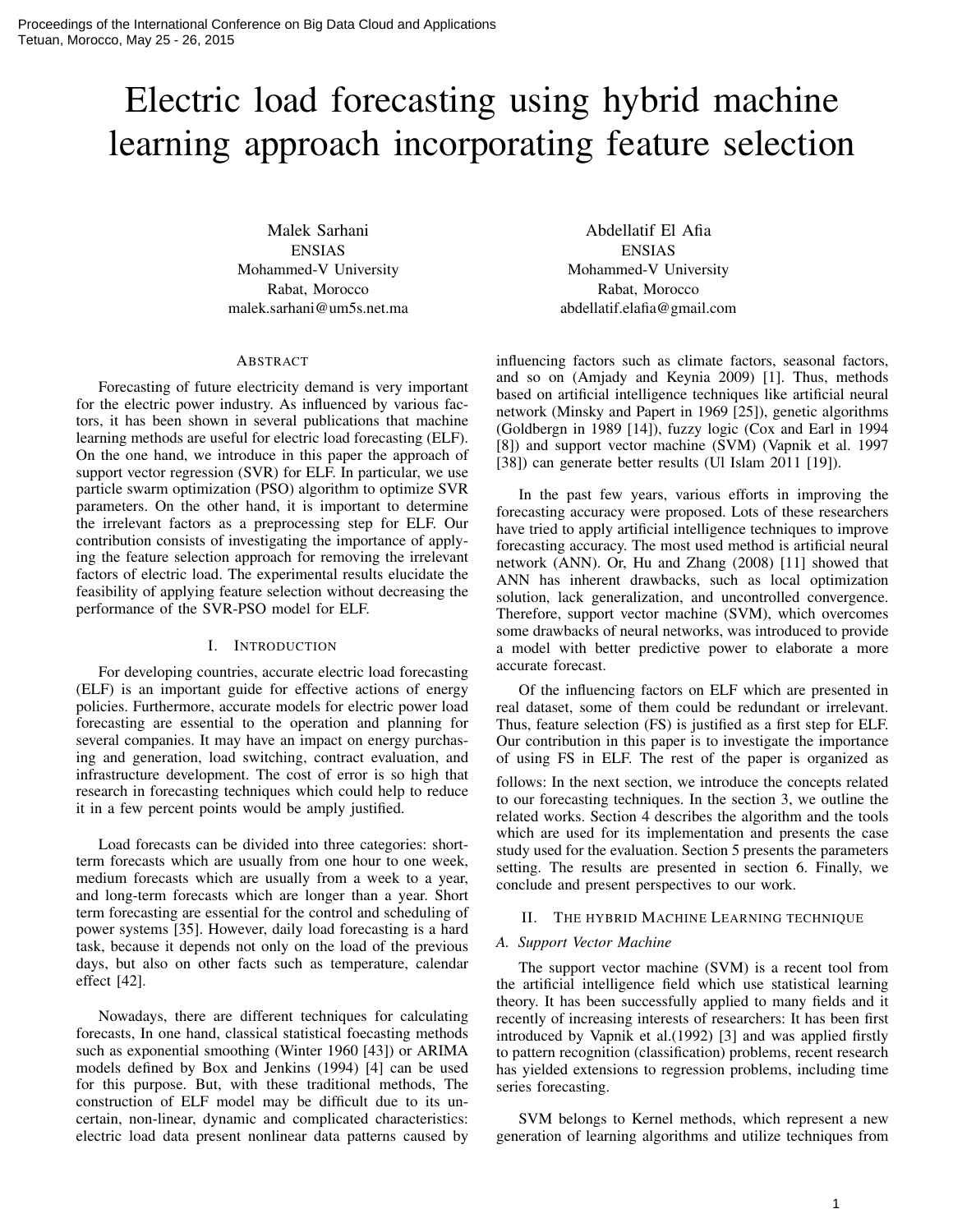optimization, statistics, and functional analysis in pursuit of maximal generality, flexibility, and performance. SVM applies the structural risk minimization (SRM) principle to minimize an upper bound on the generalization error. SVM could theoretically guarantee to achieve the global optimum.

The main use of SVM is in classification. However, a version of an SVM for regression has been proposed by Vapnik et al. in 1997 [38].

# *B. Support Vector Regression*

This subsection introduces briefly the idea of SVM for the case of regression (SVR). SVR have been successfully employed to solve forecasting problems in many fields, such as financial time series forecasting [20], engineering and software field forecasting [31], and so on.

The basic concept of the SVR model is to nonlinearly map (with function  $\varphi(.) : \mathcal{R}^n \to \mathcal{R}^{n_h}$ ) the input data (training data set  $(x_i, y_i)_{i=1}^N$ ) into a higher dimensional feature space (which may have infinite dimensions  $R^{n_h}$ ). Then, the SVR function is shown as follows:

$$
f(x) = \omega \varphi(x) + b \tag{1}
$$

where  $f(x)$  denotes the forecasting values. the coefficients  $\omega$  and b are estimated by solving the following formulation which aims to minimize the regularized risk function:

$$
\min_{\omega, b, \xi_i, \xi_i^*} \frac{1}{2} ||w||^2 + C \sum_{i=1}^N (\xi_i + \xi_i^*)
$$
 (2)

$$
s.t\begin{cases} y_i - (\langle w, \phi(x_i) > +b) \le \epsilon + \xi_i \\ (\langle w, \phi(x_i) > +b) - y_i \le \epsilon + \xi_i^* \\ \xi_i, \xi_i^* \ge 0 \end{cases} \tag{3}
$$

The constant C determines the trade off between the flatness of f and the amount up to which deviations larger than  $\epsilon$  are tolerated.  $\xi_i$  denotes the training error above  $\epsilon$ , whereas  $\xi_i^*$  denotes the training error below  $-\epsilon$ , and n represents the number of samples. SVR avoids underfitting and overfitting of the training data by minimizing the regularization term  $\frac{1}{2}||w||^2$ as well as the training error  $C \sum_{i=1}^{N} (\xi_i + \xi_i^*)$ .

This constrained optimization problem can be solved by the pri- mal Lagrangian form and the KarushKuhnTucker conditions, the dual can be obtained as: Maximize

$$
-\frac{1}{2}\sum_{i,j=1}\alpha_i\alpha_j < x_i, x_j > -\epsilon \sum_{i=1}^l \alpha_i + \sum_{i=1}^l y_i \alpha_i \tag{4}
$$

where  $\alpha_i = \beta_i - \beta_i^*$  and  $\beta_i^*, \beta_i$  are obtained by solving the quadratic program and are the Lagrangian multipliers. After this optimization problem is solved, the parameter vector w in Equation (2) is obtained by:

$$
w = \sum_{i=1}^{N} (\beta_i^* - \beta_i) \varphi(X_i)
$$
 (5)

. Finally, the SVR regression function is obtained as the following equation in the dual space

$$
f(x) = \sum_{i=1}^{N} (\beta_i^* - \beta_i) K(x_i, x) + b
$$
 (6)

where  $K(x_i, x_j)$  is called the kernel function: The value of the kernel equals the inner product of two vectors  $x_i$  and  $x_j$  in the feature space  $\varphi(x_i)$  and  $\varphi(x_j)$ . The most commonly used kernel functions are the Gaussian radial basis functions (RBF) kernel function, namely  $K(x_i, x_j) = exp(-||x_i - x_j||^2/2\sigma^2)$ which is also employed in this study.

## *C. Particle Swarm Optimization*

The parameters that should be optimized include the penalty parameter C,  $\epsilon$  and  $\omega$  defined in equation (2). Thus, the choice of the parameters has a heavy impact on the forecasting accuracy. The PSO algorithm is used to seek a better combination of the three parameters in the SVR.

Particle swarm optimization (PSO) was originally designed by Kennedy and Eberhart in 1995 [22]. The technique simulates the moving of social behaviour among individuals (particles) through a multi-dimensional search space, each particle represents a single intersection of all search dimensions.

In PSO, Each particle i has two vectors: the velocity vector and the position vector: The particles are updated according to itself previous best position and the entire swarm previous best position. That is, particle i adjusts its velocity  $\nu_i$  and position  $x_i$  in each generation according to the following formula:

$$
\begin{cases} \nu^{n+1} = \omega \nu^n + c_1 r_1 (p^n - x^n) + c_2 r_2 (p_g^n - x^n) \\ x^{n+1} = x^n + \beta \cdot \nu^n \end{cases} \tag{7}
$$

where  $v^n$  and  $x^n$  are the current velocity and position of the particle.  $p^n$  represents the best previous position of particle i.  $p_g^n$  represents the best position among all particles in the population.  $r_1$  and  $r_2$  are two independently uniformly distributed random variables with a range.

Nowadays, PSO has gained much attention and wide applications in solving continuous non linear optimization problems due to the simple concept, easy implementation and quick convergence. [5].

### *D. Feature selection*

Feature selection (FS), also known as variable selection or attribute selection, aims at identifying the most relevant input variables within a dataset. It may improve the performance of the predictors by eliminating irrelevant inputs, achieves data reduction for accelerated training and increases computational efficiency [34]. It is usually utilized to identify a subset where the meanings of variables are important.

Most feature selection algorithms perform a search through the space of feature subsets. There are some characteristics which affect the nature of the search: The most important are the search organization (heuristic strategies are generally more feasible and adaptable for this problem), and the evaluator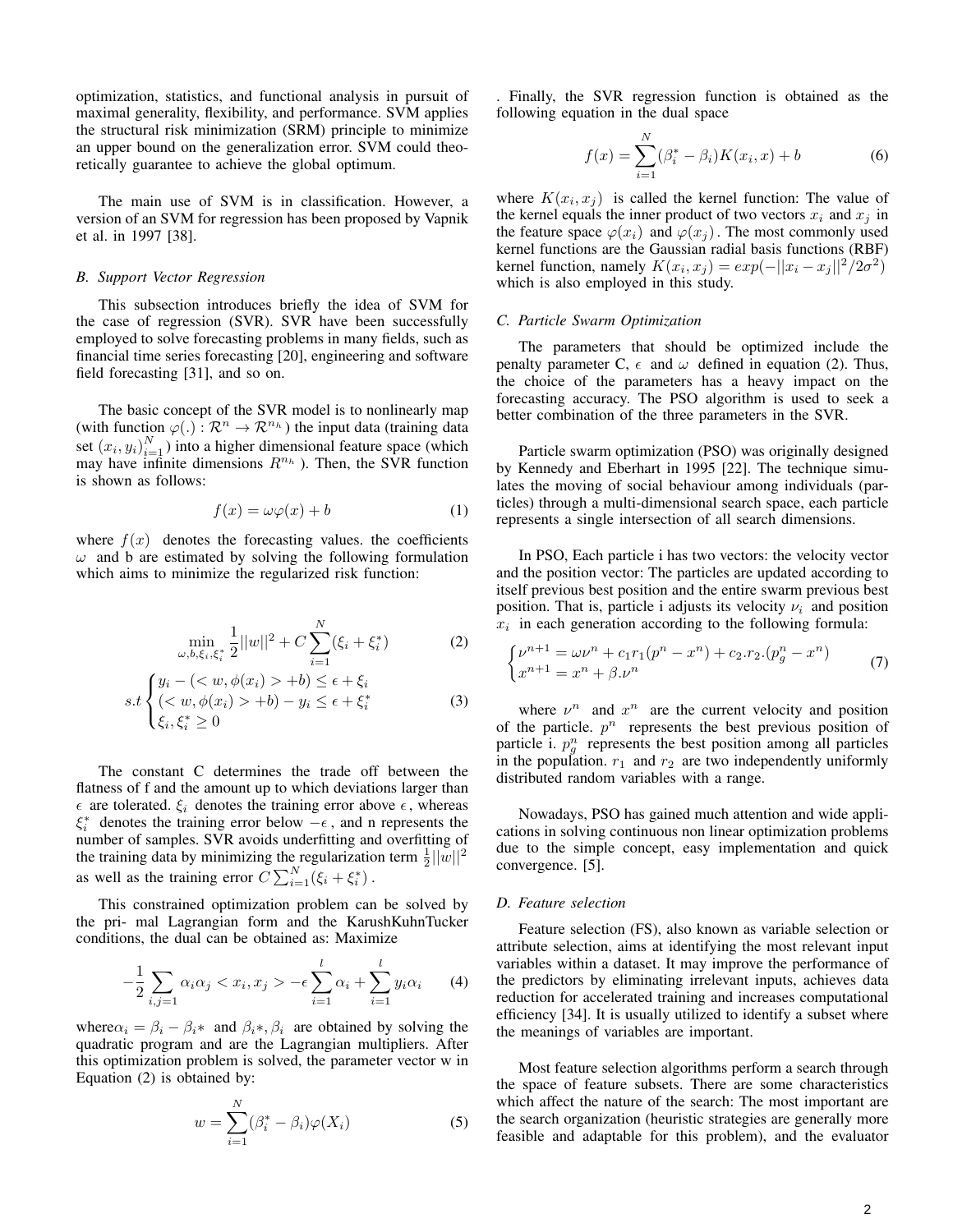(we can distinguish two major families of methods: Filter and wrapper).

Moreover, selecting the key variables is crucial in constructing the energy load forecasting model. Furthermore, according to Lu (2014) [23], the major disadvantage of SVR is that it cannot select important variables from many predictor variables.

## III. LITERATURE REVIEW

Related work for this research includes the use SVM and SVR for Electric load forecasting (ELF) in general. Particularly, we focus on works which used the hybrid model SVR-PSO for load forecasting and others which interest in the selection of relevant attributes.

That is, SVM and SVR was being applied to ELF. For instance, Mohandes (2002) [26] applied the method of SVM for short-term ELF. The obtained results for this paper indicate that SVM outperforms the autoregressive method. Also, Wang et al. (2009) [41] presented a  $\epsilon$  -SVR model considering seasonalproportions based on development tendencies from history data. Since electric load data are non-linear in relation and complex, many studies tend to hybridize SVR with other methods, Elattar et al. (2010) [12] proposed an approach for solving the load forecasting problem which combines the and locally weighted regression. Then, he employed the weighted distance algorithm that uses the Mahalanobis distance to optimize the weighting function's bandwidth. In the study of Ogcu et al. (2012) [30], SVR and ANN models were employed to develop the best model for predicting electricity output. Che (2012) et al.[6] presented an adaptive fuzzy combination model based on the self-organizing map (SOM), the SVR and the fuzzy inference method. Furthermore, several algorithms have been proposed to optimize SVR parameters. Hong et al. (2011) [18] introduced the application of Chaotic Immune Algorithm for optimizing SVR parameters and investigate its feasibility for ELF. Zhang et al. (2012) [45] investigated the potentiality of a hybrid algorithm which combine chaotic genetic algorithm and simulated annealing algorithm for optimizing SVR model and improving load forecasting accurate performance. Another hybrid forecasting model using differential evolution algorithm to determine the parameters in SVR model was proposed by Wang et al. (2012) [40] for forecasting the annual electric load. Aung et al. (2012) [2] adopted the least-squares support vector regression technique incorporated with online learning to forecast the peak load of a particular consumer entity in the smart grid for a future time unit.

Furthermore, the SVR-PSO applied for ELF: Hong (2009) [17] elucidated the feasibility of applying chaotic particle swarm optimization (CPSO) algorithm to choose the suitable parameter combination for a SVR model in forecasting of electric load. Duan et al. (2011) [10] proposed a combined method for the short-term load forecasting of electric power systems based on the Fuzzy-c-means (FCM) clustering, PSO and SVR techniques. The SVR-PSO has been used for forecasting in other fields. For instance, Anandhi et al. (2013) [37] presented an SVR based prediction model appropriately tuned can outperform other more complex models. Specially, evaluated results show that proposed SVM regression with PSO approach gave improved accuracy. This approach which combines SVR and PSO was presented also to traffic safety forecasting in the paper of Gang and Zhuping (2011) [13].

Tu et al. (2007) [36] performed feature selection with PSO and used SVM to evaluate the fitness value. He et al. (2008) [16] used Genetic algorithm for feature selection which lead to reduce input space. Nguyen and Torre (2010) [28] have presented a method for jointly learn weights and parameters of the SVM model. Crone and Kourentzes (2010) [9] proposed an iterative neural filter is proposed for feature evaluation to automatically identify the frequency of the time series.

In their paper, Vieira et al. (2013) [39] proposed a binary PSO algorithm for feature selection in parallel with optimizing the SVM parameters. Lu (2014) [23] used Multivariable Adaptive Regression Splines (MARS) for selecting input variables and then construct a sales forecasting model with SVR. Shahrabi et al. (2013) [33] presented an approach which used k-means clustering for reducing the dimension of the data space, and then used genetic expert system for forecasting tourism demand.

Niu et Guo (2009) [29] proposed a method which uses simulated annealing to improve the global searching capacity of the PSO for the purpose of optimizing SVR parameters and selecting its input features and then applied it to short term load forecasting. Karimi (2012) [21] proposed a feature selection technique composed of Modified Relief and Mutual Information and then forecast electric load with a training mechanism. Yadav et al. (2014) [44] used Weka software in order to select the most relevant input parameters for solar radiation prediction models.

## IV. THE PROPOSED APPROACH FOR ELF

## *A. The SVR-PSO model*

Resolving the SVR dual problem is often troublesome. Despite an exhaustive search method could be used to tune this, it suffers from the main drawbacks of being very time-consuming and lacking of a guarantee of convergence to the globally optimal solution. Compared to genetic algorithms (GA), the PSO method can efficiently find optimal or near-optimal solutions in large search spaces. Furthermore, Lu and Geng (2011) [24] showed that the PSO-SVR model is superior to GA-SVR model in the running efficiency and predictive accuracy. Thus, we adopt PSO for optimal parameter selection of SVR in order to improve the accuracy and runtime efficiency of learning procedure of SVR-PSO. Our SVR-PSO algorithm for ELF can be defined as following:

Initialize  $Pop(\alpha_i)$ , Initialize  $\sigma, \epsilon, C$ while  $t \leq t_{max}$  do for  $i = 0$  to n do Compute  $f_{\alpha i}$  according to Eq. (4) Update  $V_{\alpha i}$  and  $X_{\alpha i}$  according to Eq. (7) if  $f_{\alpha i} \leq f_{best \alpha i}$  then  $f_{best \; \alpha i}->f_{\alpha \; i}$  $X_{best \alpha i} - > X_{\alpha i}$ else  $\{N \text{ is odd}\}\$  $N \leftarrow N-1$ end if end for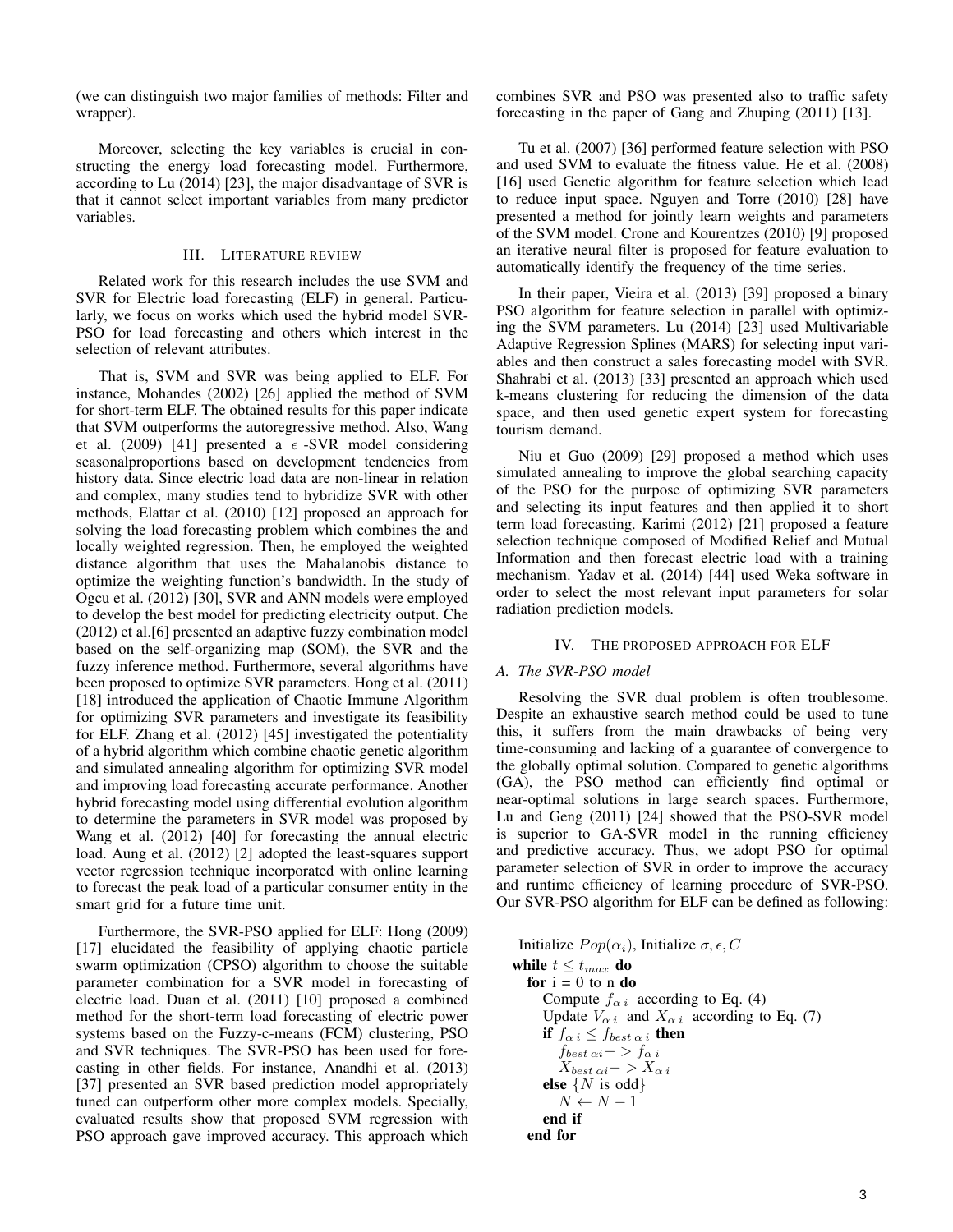end while

## *B. SVR-PSO with feature selection*

As mentioned in the previous section, the SVR-PSO model is useful for electric load forecasting (ELF). Therefore, we apply it to the electric load forecasting. Moreover, we use feature selection to remove irrelevant attributes as illustrated below, The procedure used in this paper is summarized in Figure 2.



Fig. 2. SVR-PSO with feature selection

At the best of our knowledge, this hybrid SVR-PSO model combined with feature selection hasn't been yet applied for ELF. This idea has been investigated in the paper of [32], but the results of the forecasting model aren't enough to validate this approach.

## V. EXPERIMENTS SETUP

### *A. Tools*

To perform feature selection, Weka software was used. Weka is a collection of machine learning algorithms for data mining tasks.

As mentioned in section II.D, feature selection has two principal characteristics. In this study, we used Correlationbased Feature Subset Selection (CFS) as an attribute evaluator (see Hall 1998 [15]) and Particle Swarm Optimization for search method (see Moraglio et al. 2009 [27]).

Forecasting with SVR involves normalization of data within the range of [0,1]. Also, the SVR-PSO method with and without FS have been executed on the same platform: Intel Core i5 PC, 1.8 GHz with 4 GB of RAM under Ubuntu 14.04 operating system.

#### *B. Comparison measurement*

The experimental data should be divided into two subsets: the training set and the testing set. The forecasting accuracy is measured in the testing set by two criteria which are Mean Absolute Percentage Error (MAPE) and Mean Square Error

(MSE). The MAPE and MSE are given by the following equations:

$$
MAPE = 100.\frac{\sum |(prediction - real)/real|}{n}
$$
 (8)

$$
MSE = \frac{(prediction - real)^2}{n}
$$
 (9)

Where n is the number of instance of the testing set.

#### VI. EXPERIMENTAL RESULTS

## *A. Experiment 1:*

First of all, the paper takes The historical electricity load dataset used in the EUNITE competition [7] from January 1, 1997 to December 31, 1998 as shown in Table I. The maximum daily values of the electrical load for the 31 days of January 1999 are to be forecasted using the given data for the preceding two years. Given load and some other information in 1997-1998, the task is to predict daily maximum load in January 1999. This dataset contains 16 features. As described by Chen et al. [7], these features belong to three categories (calendar attributes, temperature, past load demand). Features 1-7 correspond to the seven days of the week. Feature 8 is related to temperature. Features 10-16 are loads of the previous seven days.



Fig. 3. Electric load history for experiment 1

, we apply feature selection for the EUNITE competition dataset:

|                                                                                                                                                                                                                                                   | Weka Explorer           |                                          |                          |                                                                                                      |                                                                                                                                                      |                  |                 |     |                        |  |
|---------------------------------------------------------------------------------------------------------------------------------------------------------------------------------------------------------------------------------------------------|-------------------------|------------------------------------------|--------------------------|------------------------------------------------------------------------------------------------------|------------------------------------------------------------------------------------------------------------------------------------------------------|------------------|-----------------|-----|------------------------|--|
| <b>Preprocess</b>                                                                                                                                                                                                                                 | Classify                | Cluster                                  | <b>Associate</b>         | <b>Select attributes</b>                                                                             |                                                                                                                                                      | <b>Visualize</b> | <b>Forecast</b> |     | <b>Projection Plot</b> |  |
| <b>Attribute Evaluator</b>                                                                                                                                                                                                                        |                         |                                          |                          |                                                                                                      |                                                                                                                                                      |                  |                 |     |                        |  |
| Choose                                                                                                                                                                                                                                            | CfsSubsetEval -P 1 -E 1 |                                          |                          |                                                                                                      |                                                                                                                                                      |                  |                 |     |                        |  |
| <b>Search Method</b>                                                                                                                                                                                                                              |                         |                                          |                          |                                                                                                      |                                                                                                                                                      |                  |                 |     |                        |  |
| Choose                                                                                                                                                                                                                                            |                         |                                          |                          | IPSOSearch -N 20 -I 20 -T 0 -M 0.01 -A 0.33 -B 0.33 -C 0.34 -R 20 -S 1 -L /home/malek/workspace/Weka |                                                                                                                                                      |                  |                 |     |                        |  |
| <b>Attribute Selection Mode</b>                                                                                                                                                                                                                   |                         |                                          |                          | <b>Attribute selection output</b>                                                                    |                                                                                                                                                      |                  |                 |     |                        |  |
| <b>O</b> Use full training set<br>Cross-validation<br>(Num) att 16<br>Start<br><b>Result list (right-click for options)</b><br>U8: 29:32 - BestFirst + LTSSUDSetEV.<br>08:31:42 - BestFirst + CfsSubsetFv<br>$10:41:36 - PSOSearch + CfsSubset =$ |                         | Folds<br>10<br>Seed <sub>1</sub><br>Stop | $\overline{\phantom{a}}$ | Selected attributes: 1.2.3.4.5.6.10.11.12.13.14.15.17: 13                                            | att 1<br>$att^-2$<br>$att^-3$<br>$att$ <sup>4</sup><br>$att$ <sup>5</sup><br>att6<br>at10<br>at11<br>$at+72$<br>at13<br>at1714<br>$att^-15$<br>class |                  |                 |     |                        |  |
| $10:47:00 - PSOSearch + CfsSubset -$<br>$\overline{\phantom{0}}$                                                                                                                                                                                  | m                       | ۰                                        | $\blacktriangleleft$     | m                                                                                                    |                                                                                                                                                      |                  |                 |     | -<br>$\mathbf{r}$      |  |
| <b>Status</b><br>OK                                                                                                                                                                                                                               |                         |                                          |                          |                                                                                                      |                                                                                                                                                      |                  |                 | Log |                        |  |

Fig. 4. The selected attributes

Figure 4. shows the feature selection result using Weka. It can be found that thirteen attributes are selected as important features (The attributes 7,8 and 9 are eliminated). Thus, these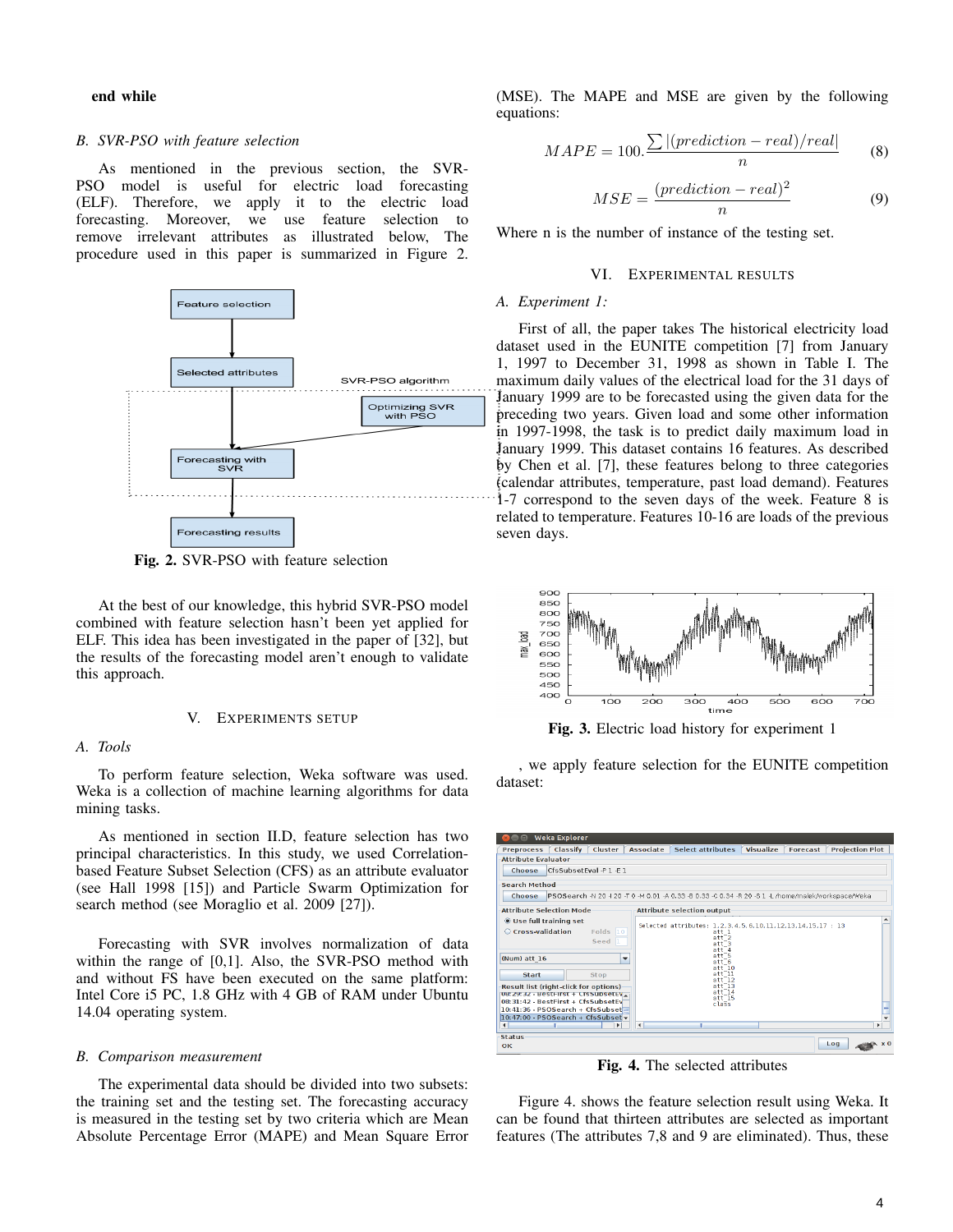features were chosen for being applied for building the SVR-PSO model of ELF.

Below, we will apply the SVR-PSO model the EUNITE case study and shows the predicted values against the realist values. The figure 5. presents it for the case of the model without feature selection, while the figure 6. shows it for the case with feature selection. The following table shows different performance measurement obtained:



Fig. 5. SVR-PSO without feature selection



Fig. 6. SVR-PSO with feature selection

|             | SVR-PSO without FS SVR-PSO with FS |                 |
|-------------|------------------------------------|-----------------|
| <b>MAPE</b> | 0.0613                             | 0.0555          |
| <b>MSE</b>  | 3.0275.10 <sup>3</sup>             | $2.5533.10^{3}$ |

Table 1. Comparison of results for experiment 1.

The first column presents the performance of SVR-PSO without feature selection and the second column presents it for SVR-PSO with feature selection.

On one hand, the eliminated attributes in the section VI.A are 7,8 and 9. The attribute 9 wasn't used in the competition as mentioned in V-B. The attribute 7 is Sunday (the seventh day of the week). This result can be explained by the fact that the load in this day is so weak (week-end) that we can neglect it. Indeed, this conclusion can be observed clearly from the dataset. The attribute 8 is related to temperature, the elimination of this attribute when doing feature selection mean that it hasn't a notable impact on electric load for the case of electric load in the competition studied.

## *B. Experiment 2:*

In this experiment, the models are trained on hourly data from the NEPOOL region (courtesy ISO New England) from 2004 to 2007 (data are available on mathwork website). That is, it contains 8734 instances and 8 features as described in fig. 7. To build this experiment, we follow the same approach used in the previous example.



Fig. 7. Description of experiment 2

|             | SVR-PSO without FS   SVR-PSO with FS |        |
|-------------|--------------------------------------|--------|
| <b>MAPE</b> | 0.5296                               | 0.0290 |
| <b>MSE</b>  | 1.0563.10 <sup>8</sup>               | 3.4092 |

Table 2. Comparison of results experiment 2.

## *C. Discussion*

We can see from the two tables of the previous section that SVR-PSO with FS have smaller MSE and MAPE than SVR-PSO without FS. That is, feature selection may improve SVR-PSO performance.

The outstanding forecasting performance of the SVR-PSO with FS technique is caused by the reason that the eliminated attributes do not have a great impact on load electricity, they can be replaced by other attributes who can have a more impact on electric load.

# VII. CONCLUSION

In this paper, we investigate the applicability of the hybrid machine learning technique: SVR-PSO to electric load forecasting. on the one hand, we can see that the hybrid method SVR-PSO is useful for ELF. On the other hand, we can conclude that the selection of the most relevant feature can maintain the accuracy of the SVR-PSO model for forecasting. This result is useful, especially in the case of large datasets.

Future research should attempt to use more advanced methods in optimizing SVR parameters to have a better performance of the hybrid model and to determine the best way for doing feature selection.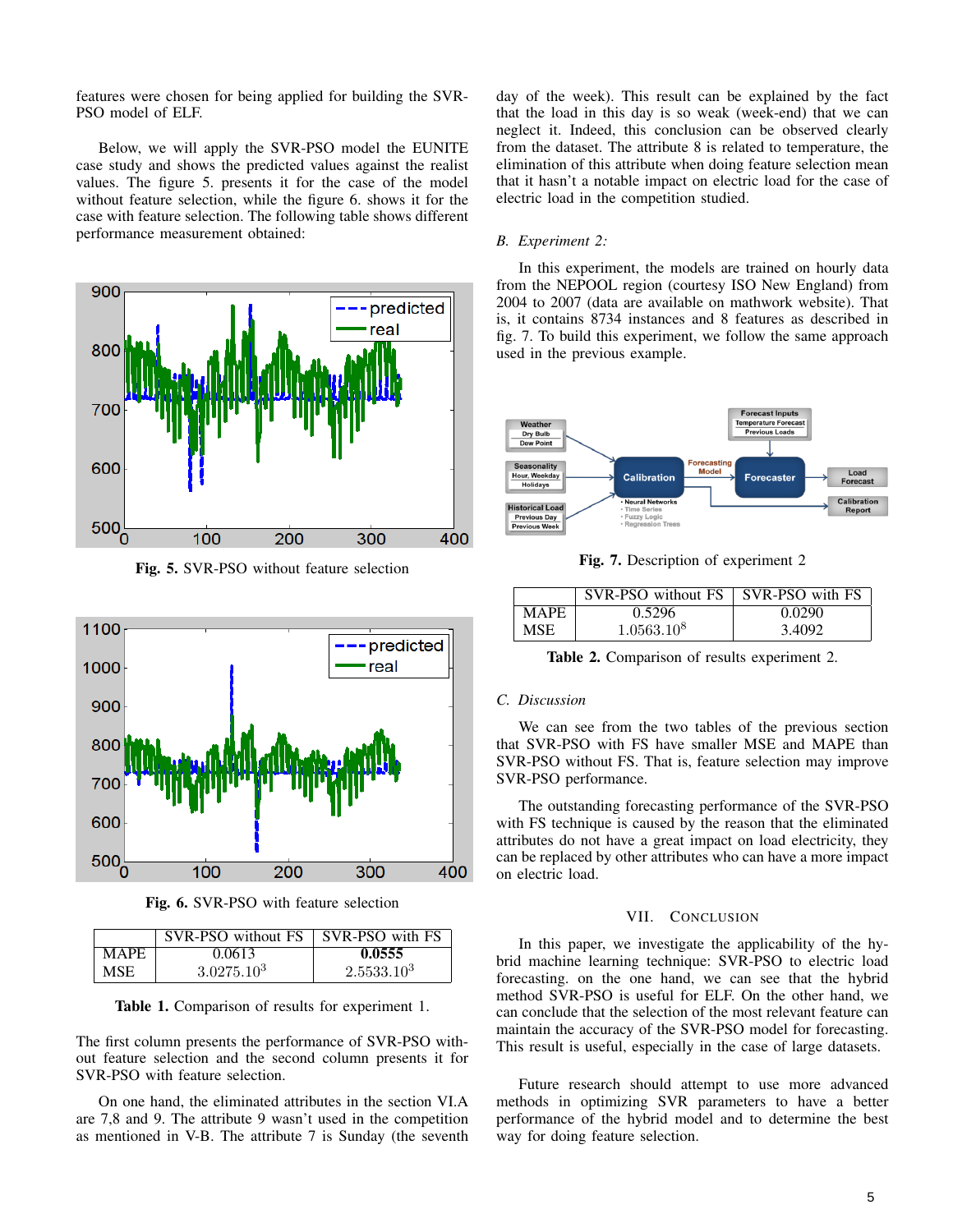#### **REFERENCES**

- [1] N. Amjady and F. Keynia, *Short-term load forecasting of power systems by combination of wavelet transform and neuro-evolutionary algorithm*, Energy 34 (2009), no. 1, 4901–4909.
- [2] Zeyar Aung, Mohamed Toukhy, John R. Williams, Abel Sanchez, and Sergio Herrero, *Towards accurate electricity load forecasting in smart grids*, The Fourth International Conference on Advances in Databases, Knowledge, and Data Applications DBKDA (2012).
- [3] B. E. Boser, I. M. Guyon, and V. N. Vapnik, *A training algorithm for optimal margin classiffers*, 5th Annual ACM Workshop on COLT, Pittsburgh PA (1992), 144–152.
- [4] G. E. P. Box, G. M. Jenkins, and G. C. Reinsel, *Time series analysis forecasting and control*, 3rd ed, Prentice Hall Englewood Clifs 598 pages (1994), no. 0130607746.
- [5] R. C.Eberhart and Y. Shi, *Particle swarm optimization: developments, applications and resources*, Proceedings of IEEE Congress on Evolutionary Computation IEEE (2001).
- [6] Jinxing Che, Jianzhou Wang, and Guangfu Wang, *An adaptive fuzzy combination model based on self-organizing map and support vector regression for electric load forecasting*, Energy 37 (2012), 657–664.
- [7] B.J. Chen, M.W. Chang, and C.J. Lin, *Load forecasting using support vector machines: a study on eunite competition 2001*, IEEE Trans Power Syst 19 (2004), 1821–30.
- [8] Cox and Earl, *The fuzzy systems handbook a practitioners guide to building using maintaining fuzzy system*, Boston ISBN 0-12-194270-8 (1994).
- [9] Sven F. Crone and Nikolaos Kourentzes, *Feature selection for time series prediction, a combined filter and wrapper approach for neural networks*, Neurocomputing 73 (2010), 1923–1936.
- [10] Pan Duan, Kaigui Xie, Tingting Guo, and Xiaogang Huang, *Short-term load forecasting for electric power systems using the pso-svr and fcm clustering techniques*, Energies 4 (2011), 173184.
- [11] R.C. Eberhart and Y. Shi, *Particle swarm optimization developments applications and resources*, Proceedings of the 2001 congress on evolutionary computation (2001).
- [12] Ehab Elattar, John Goulermas, and Q. Wu, *Electric load forecasting based on locally weighted support vector regression*, IEEE Transactions on Systems, Man, And Cybernetics 40 (2010), no. 4, Part C: Applications and Reviews.
- [13] Ren Gang and Zhou Zhuping, *Traffic safety forecasting method by particle swarm optimization and support vector machine*, Expert Systems with Applications 38 (2011), 10420-10424.
- [14] D. E. Goldberg, *Genetic algorithm in search optimization and machine learning*, Addison-Wesley Reading (1989).
- [15] M. A. Hall, *Correlation-based feature subset selection for machine learning.*, Hamilton, New Zealand (1998).
- [16] Wenwu He, Zhizhong Wang, and Hui Jiang, *Model optimizing and feature selecting for support vector regression in time series forecasting*, Neurocomputing 72 (2008), 600–611.
- [17] Wei-Chiang Hong, *Chaotic particle swarm optimization algorithm in a support vector regression electric load forecasting model*, Energy Conversion and Management 50 (2009), 105–117.
- [18] Wei-Chiang Hong, Yucheng Dong, Chien-Yuan Lai, Li-Yueh Chen, and Shih-Yung Wei, *Svr with hybrid chaotic immune algorithm for seasonal load demand forecasting*, Energies 4 (2011), 960–977.
- [19] Badar Ul Islam, *Comparison of conventional and modern load forecasting techniques based on artificial intelligence and expert systems*, IJCSI International Journal of Computer Science Issues (IJCSI) 8 (2011), no. 5, 1694–0814.
- [20] Kyoung jae Kim, *Financial time series forecasting using support vector machines*, Neurocomputing 48 (1983), 311–326.
- [21] Taghi Karimi, *Peak load prediction with the new proposed algorithm*, International Journal of Science and Advanced Technology 2 (2012), no. 3, ISSN 2221–8386.
- [22] J. Kennedy and R.C . Eberhart, *Particle swarm optimization*, Proceedings of IEEE international conference neural networks IEEE (1995), 1942–8.
- [23] Chi-Jie Lu, *Sales forecasting of computer products based on variable selection scheme and support vector regression*, Neurocomputing 128 (2014), 491–499.
- [24] Xiaoyong Lu and Xiaomeng Geng, *Car sales volume prediction based on particle swarm optimization algorithm and support vector regression*, International Conference on Intelligent Computation Technology and Automation Shenzhen Guangdong (2011), 71–74.
- [25] M. Minsky and S. Papert, *An introduction to computational geometry*, MIT Press ISBN 0-262-63022-2 (1969).
- [26] M. Mohandes, *Support vector machines for short-term electrical load forecasting*, International Journal of Energy Research 26 (2002), 335– 345.
- [27] A. Moraglio, C. Di Chio, and R. Poli, *Geometric particle swarm optimisation*, In Proceedings of the 10th European Conference on Genetic Programming Berlin (2007), 125–136.
- [28] Minh Hoai Nguyen and Fernando de la Torre, *Optimal feature selection for support vector machines*, Pattern Recognition 43 (2010), 584–591.
- [29] Dong-Xiao Niu and Ying-Chun Guo, *An improved pso for parameter determination and feature selection of svr and its application in stlf*, Multi-valued Logic (2009), 1–18.
- [30] Gamse Ogcu, Omer F. Demirel, and Selim Zaim, *Forecasting electricity consumption with neural networks and support vector regression*, Procedia - Social and Behavioral Sciences 58 (2012), 1576–1585.
- [31] Ping-Feng Paia and Wei-Chiang Hong, *Software reliability forecasting by support vector machines with simulated annealing algorithms*, Journal of Systems and Software 79 (2006), no. 6, 747–755.
- [32] Malek Sarhani and Abellatif El Afia, *Electric load forecasting using hybrid machine learning model*, Proceeding of the 11th international conference of Intelligent Systems: Theory and Applications (Rabat, Morocco), 2014.
- [33] Jamal Shahrabi, Esmaeil Hadavandi, and Shahrokh Asadi, *Developing a hybrid intelligent model for forecasting problems: Case study of tourism demand time series*, Knowledge-Based Systems 43 (2013), 112–122.
- [34] S.Piramuthu, *Evaluating feature selection methods for learning in data mining applications*, European Journal of Operational Research 156 (2004), 483–494.
- [35] J. W. Taylor and P. E. McSharry, *Short-term load forecasting methods: An evaluation based on european data*, IEEE Transactions on Power Systems 22 (2008), 2213–2219.
- [36] Chung-Jui Tu, Li-Yeh Chuang, Jun-Yang Chang, and Cheng-Hong Yang, *Feature selection using pso-svm*, International Journal of Computer Science 33 (2007), no. 1.
- [37] V.Anandhi and R.Manicka Chezian, *Forecasting the demand of pulpwood using ann and svm*, International Journal of Advanced Research in Computer Science and Software Engineering 3 (2013), no. 7, 1404– 1407.
- [38] V. Vapnik, S. Golowich, and A. Smola, *Support vector method for function approximation regression estimation and signal processings*, MIT Press Cambridge 9 (1992 7), 144–152.
- [39] Susana M. Vieira, Lus F. Mendonca, Goncalo J.Farinha, and Joo M.C. Sousa, *Modified binary pso for feature selection using svm applied to mortality prediction of septic patients*, Applied Soft Computing 13 (2013), 3494–3504.
- [40] Jianjun Wang, Li Li, and Dongxiao Niuand Zhongfu Tan, *An annual load forecasting model based on support vector regression with differential evolution algorithm*, Applied Energy 94 (2012), 65–70.
- [41] Jianzhou Wang, Wenjin Zhu, Wenjin Zhu, and Donghuai Sun, *A trend fixed on firstly and seasonal adjustment model combined with the epsilon-svr for short-term forecasting of electricity demand*, Energy Policy 37 (2009), 4901–4909.
- [42] L.J Wang and C. Liu, *Short-term price forecasting based on pso train bp neural network*, Electr. Power Sci. Eng. 24 (2008), 21–25.
- [43] P.R. Winters, *Forecasting sales by exponentially weight moving averages*, Management Science 6 (1960), 324 – 342.
- [44] Amit Kumar Yadav, Hasmat Malik, and S.S. Chandel, *Selection of most relevant input parameters using weka for artificial neural network based solar radiation prediction models*, Renewable and Sustainable Energy Reviews 31 (2014), 509–519.